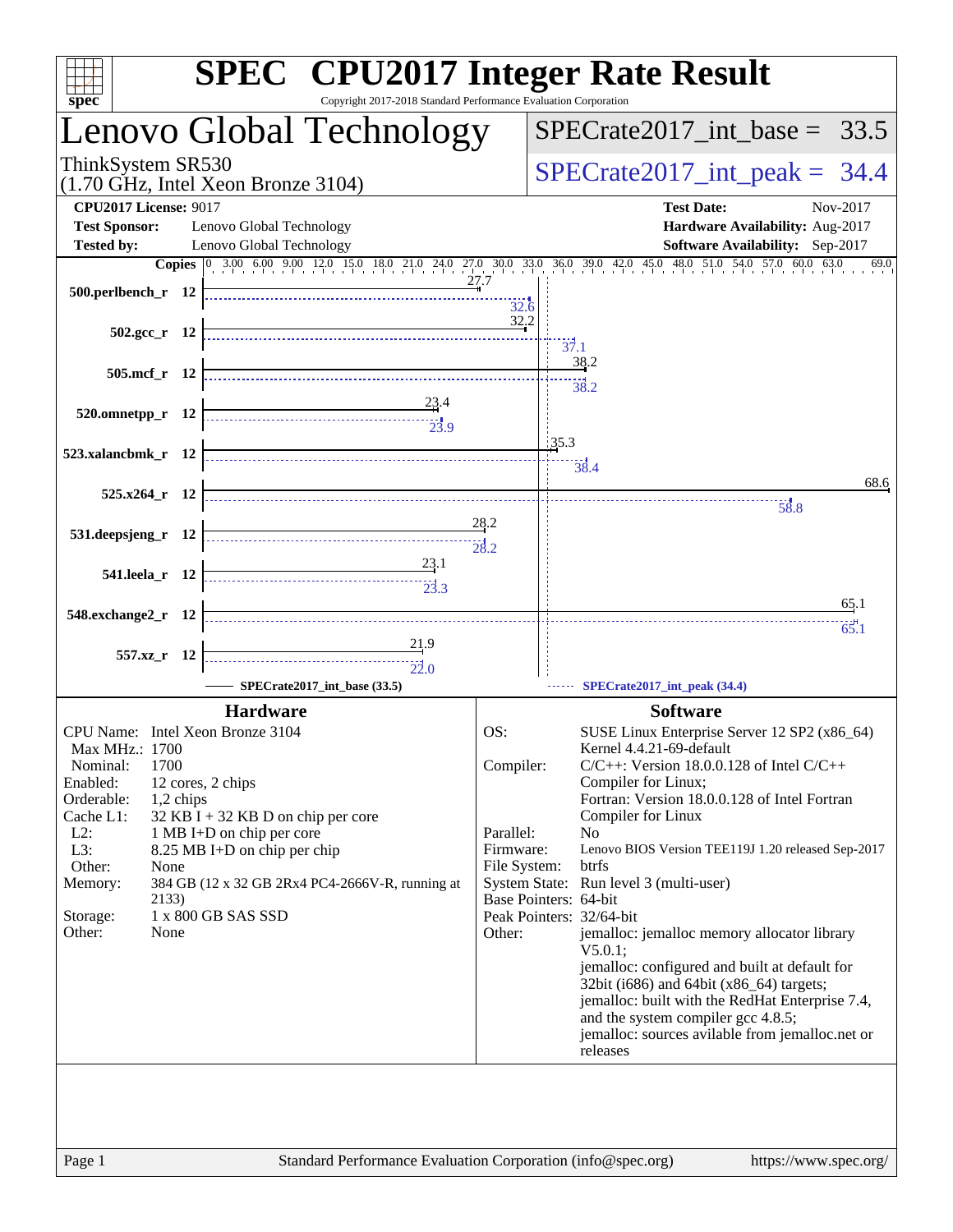

## Lenovo Global Technology

(1.70 GHz, Intel Xeon Bronze 3104)

**[Test Sponsor:](http://www.spec.org/auto/cpu2017/Docs/result-fields.html#TestSponsor)** Lenovo Global Technology **[Hardware Availability:](http://www.spec.org/auto/cpu2017/Docs/result-fields.html#HardwareAvailability)** Aug-2017 **[Tested by:](http://www.spec.org/auto/cpu2017/Docs/result-fields.html#Testedby)** Lenovo Global Technology **[Software Availability:](http://www.spec.org/auto/cpu2017/Docs/result-fields.html#SoftwareAvailability)** Sep-2017

SPECrate2017 int\_base =  $33.5$ 

### ThinkSystem SR530  $SPECrate2017$  int peak = 34.4

**[CPU2017 License:](http://www.spec.org/auto/cpu2017/Docs/result-fields.html#CPU2017License)** 9017 **[Test Date:](http://www.spec.org/auto/cpu2017/Docs/result-fields.html#TestDate)** Nov-2017

#### **[Results Table](http://www.spec.org/auto/cpu2017/Docs/result-fields.html#ResultsTable)**

|                           | <b>Base</b>   |                |       |                | <b>Peak</b> |                |       |               |                |              |                |              |                |              |
|---------------------------|---------------|----------------|-------|----------------|-------------|----------------|-------|---------------|----------------|--------------|----------------|--------------|----------------|--------------|
| <b>Benchmark</b>          | <b>Copies</b> | <b>Seconds</b> | Ratio | <b>Seconds</b> | Ratio       | <b>Seconds</b> | Ratio | <b>Copies</b> | <b>Seconds</b> | <b>Ratio</b> | <b>Seconds</b> | <b>Ratio</b> | <b>Seconds</b> | <b>Ratio</b> |
| $500.$ perlbench_r        | 12            | 690            | 27.7  | 695            | 27.5        | 691            | 27.7  | 12            | 584            | 32.7         | 585            | 32.6         | 587            | 32.6         |
| 502.gcc_r                 | 12            | 529            | 32.1  | 527            | 32.2        | 525            | 32.3  | 12            | 458            | 37.1         | 457            | 37.1         | 457            | 37.1         |
| $505$ .mcf r              | 12            | 508            | 38.2  | 506            | 38.3        | 507            | 38.2  | 12            | 507            | 38.2         | 508            | 38.2         | 507            | 38.2         |
| 520.omnetpp_r             | 12            | 683            | 23.1  | 670            | 23.5        | 672            | 23.4  | 12            | 657            | 23.9         | 663            | 23.8         | 659            | 23.9         |
| 523.xalancbmk r           | 12            | 364            | 34.8  | 358            | 35.4        | 359            | 35.3  | 12            | 330            | 38.4         | 331            | 38.3         | 330            | 38.4         |
| 525.x264 r                | 12            | 306            | 68.6  | 306            | 68.6        | 306            | 68.6  | 12            | 357            | 58.8         | 358            | 58.7         | 357            | 58.8         |
| 531.deepsjeng_r           | 12            | 488            | 28.2  | 488            | 28.2        | 488            | 28.2  | 12            | 487            | 28.2         | 488            | 28.2         | 489            | 28.2         |
| 541.leela_r               | 12            | 859            | 23.1  | 859            | 23.1        | 859            | 23.1  | 12            | 854            | 23.3         | 854            | 23.3         | 854            | 23.3         |
| 548.exchange2_r           | 12            | 483            | 65.1  | 483            | 65.1        | 483            | 65.1  | 12            | 483            | 65.1         | 483            | 65.1         | 481            | 65.4         |
| 557.xz r                  | 12            | 591            | 21.9  | 590            | 22.0        | 591            | 21.9  | 12            | 590            | 22.0         | 591            | 21.9         | 590            | 22.0         |
| $SPECrate2017$ int base = |               |                | 33.5  |                |             |                |       |               |                |              |                |              |                |              |
| $C1 + A2 + A3 + A4$       |               |                | - - - |                |             |                |       |               |                |              |                |              |                |              |

**[SPECrate2017\\_int\\_peak =](http://www.spec.org/auto/cpu2017/Docs/result-fields.html#SPECrate2017intpeak) 34.4**

Results appear in the [order in which they were run](http://www.spec.org/auto/cpu2017/Docs/result-fields.html#RunOrder). Bold underlined text [indicates a median measurement](http://www.spec.org/auto/cpu2017/Docs/result-fields.html#Median).

#### **[Submit Notes](http://www.spec.org/auto/cpu2017/Docs/result-fields.html#SubmitNotes)**

 The numactl mechanism was used to bind copies to processors. The config file option 'submit' was used to generate numactl commands to bind each copy to a specific processor. For details, please see the config file.

### **[Operating System Notes](http://www.spec.org/auto/cpu2017/Docs/result-fields.html#OperatingSystemNotes)**

Stack size set to unlimited using "ulimit -s unlimited"

### **[General Notes](http://www.spec.org/auto/cpu2017/Docs/result-fields.html#GeneralNotes)**

Environment variables set by runcpu before the start of the run: LD\_LIBRARY\_PATH = "/home/cpu2017.1.0.2.ic18.0/lib/ia32:/home/cpu2017.1.0.2.ic18.0/lib/intel64" LD\_LIBRARY\_PATH = "\$LD\_LIBRARY\_PATH:/home/cpu2017.1.0.2.ic18.0/je5.0.1-32:/home/cpu2017.1.0.2.ic18.0/je5.0.1-64" Binaries compiled on a system with 1x Intel Core i7-4790 CPU + 32GB RAM memory using Redhat Enterprise Linux 7.4 Transparent Huge Pages enabled by default Prior to runcpu invocation Filesystem page cache synced and cleared with: sync; echo 3> /proc/sys/vm/drop\_caches runcpu command invoked through numactl i.e.: numactl --interleave=all runcpu <etc>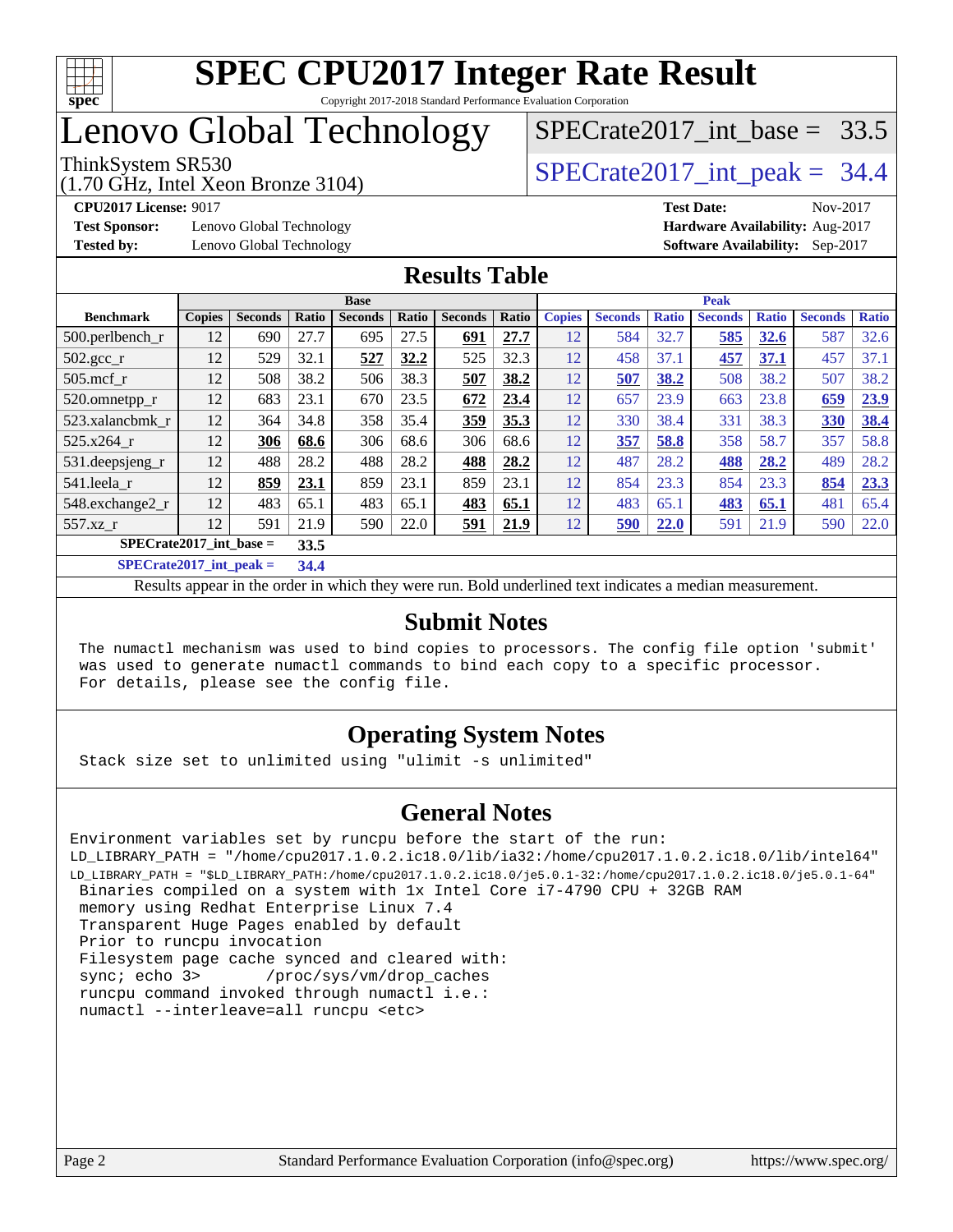

## Lenovo Global Technology

SPECrate2017 int\_base =  $33.5$ 

(1.70 GHz, Intel Xeon Bronze 3104)

**[Test Sponsor:](http://www.spec.org/auto/cpu2017/Docs/result-fields.html#TestSponsor)** Lenovo Global Technology **[Hardware Availability:](http://www.spec.org/auto/cpu2017/Docs/result-fields.html#HardwareAvailability)** Aug-2017 **[Tested by:](http://www.spec.org/auto/cpu2017/Docs/result-fields.html#Testedby)** Lenovo Global Technology **[Software Availability:](http://www.spec.org/auto/cpu2017/Docs/result-fields.html#SoftwareAvailability)** Sep-2017

ThinkSystem SR530  $SPECrate2017$  int peak = 34.4

**[CPU2017 License:](http://www.spec.org/auto/cpu2017/Docs/result-fields.html#CPU2017License)** 9017 **[Test Date:](http://www.spec.org/auto/cpu2017/Docs/result-fields.html#TestDate)** Nov-2017

#### **[Platform Notes](http://www.spec.org/auto/cpu2017/Docs/result-fields.html#PlatformNotes)**

Page 3 Standard Performance Evaluation Corporation [\(info@spec.org\)](mailto:info@spec.org) <https://www.spec.org/> BIOS configuration: Choose Operating Mode set to Maximum Performance DCU Streamer Prefetcher set to Enable MONITORMWAIT set to Enable SNC set to Enable XPT Prefetcher set to Enable Stale AtoS set to Enable Sysinfo program /home/cpu2017.1.0.2.ic18.0/bin/sysinfo Rev: r5797 of 2017-06-14 96c45e4568ad54c135fd618bcc091c0f running on linux-ickx Fri Nov 10 02:10:59 2017 SUT (System Under Test) info as seen by some common utilities. For more information on this section, see <https://www.spec.org/cpu2017/Docs/config.html#sysinfo> From /proc/cpuinfo model name : Intel(R) Xeon(R) Bronze 3104 CPU @ 1.70GHz 2 "physical id"s (chips) 12 "processors" cores, siblings (Caution: counting these is hw and system dependent. The following excerpts from /proc/cpuinfo might not be reliable. Use with caution.) cpu cores : 6 siblings : 6 physical 0: cores 0 1 2 3 4 5 physical 1: cores 0 1 2 3 4 5 From lscpu: Architecture: x86\_64<br>
CPU op-mode(s): 32-bit, 64-bit CPU op-mode $(s):$ Byte Order: Little Endian  $CPU(s):$  12 On-line CPU(s) list: 0-11 Thread(s) per core: 1 Core(s) per socket: 6 Socket(s): 2 NUMA node(s): 2 Vendor ID: GenuineIntel CPU family: 6 Model: 85 Model name: Intel(R) Xeon(R) Bronze 3104 CPU @ 1.70GHz Stepping: 4 CPU MHz: 1696.024 BogoMIPS: 3392.04 Virtualization: VT-x L1d cache: 32K L1i cache: 32K L2 cache: 1024K **(Continued on next page)**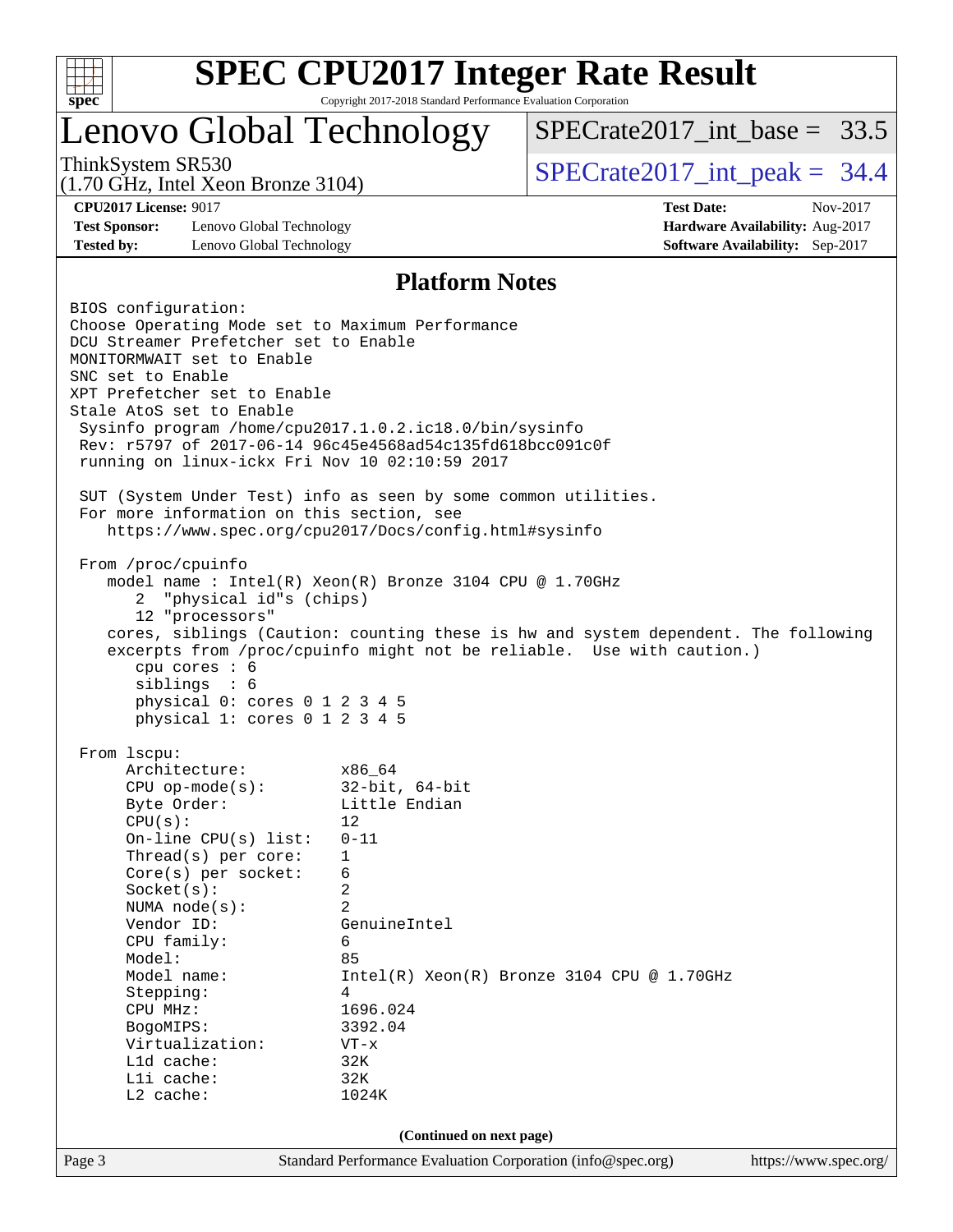

# **[SPEC CPU2017 Integer Rate Result](http://www.spec.org/auto/cpu2017/Docs/result-fields.html#SPECCPU2017IntegerRateResult)**

Copyright 2017-2018 Standard Performance Evaluation Corporation

Lenovo Global Technology

ThinkSystem SR530  $SPECrate2017$  int peak = 34.4

SPECrate2017 int\_base =  $33.5$ 

#### (1.70 GHz, Intel Xeon Bronze 3104) **[CPU2017 License:](http://www.spec.org/auto/cpu2017/Docs/result-fields.html#CPU2017License)** 9017 **[Test Date:](http://www.spec.org/auto/cpu2017/Docs/result-fields.html#TestDate)** Nov-2017

**[Test Sponsor:](http://www.spec.org/auto/cpu2017/Docs/result-fields.html#TestSponsor)** Lenovo Global Technology **[Hardware Availability:](http://www.spec.org/auto/cpu2017/Docs/result-fields.html#HardwareAvailability)** Aug-2017 **[Tested by:](http://www.spec.org/auto/cpu2017/Docs/result-fields.html#Testedby)** Lenovo Global Technology **[Software Availability:](http://www.spec.org/auto/cpu2017/Docs/result-fields.html#SoftwareAvailability)** Sep-2017

#### **[Platform Notes \(Continued\)](http://www.spec.org/auto/cpu2017/Docs/result-fields.html#PlatformNotes)**

L3 cache: 8448K NUMA node0 CPU(s): 0-5 NUMA node1 CPU(s): 6-11 Flags: fpu vme de pse tsc msr pae mce cx8 apic sep mtrr pge mca cmov pat pse36 clflush dts acpi mmx fxsr sse sse2 ss ht tm pbe syscall nx pdpe1gb rdtscp lm constant\_tsc art arch\_perfmon pebs bts rep\_good nopl xtopology nonstop\_tsc aperfmperf eagerfpu pni pclmulqdq dtes64 monitor ds\_cpl vmx smx est tm2 ssse3 sdbg fma cx16 xtpr pdcm pcid dca sse4\_1 sse4\_2 x2apic movbe popcnt tsc\_deadline\_timer aes xsave avx f16c rdrand lahf\_lm abm 3dnowprefetch arat epb pln pts dtherm intel\_pt tpr\_shadow vnmi flexpriority ept vpid fsgsbase tsc\_adjust bmi1 hle avx2 smep bmi2 erms invpcid rtm cqm mpx avx512f avx512dq rdseed adx smap clflushopt clwb avx512cd avx512bw avx512vl xsaveopt xsavec xgetbv1 cqm\_llc cqm\_occup\_llc /proc/cpuinfo cache data cache size : 8448 KB From numactl --hardware WARNING: a numactl 'node' might or might not correspond to a physical chip. available: 2 nodes (0-1) node 0 cpus: 0 1 2 3 4 5 node 0 size: 193101 MB node 0 free: 192385 MB node 1 cpus: 6 7 8 9 10 11 node 1 size: 193504 MB node 1 free: 192821 MB node distances: node 0 1 0: 10 21 1: 21 10 From /proc/meminfo MemTotal: 395884080 kB HugePages\_Total: 0 Hugepagesize: 2048 kB From /etc/\*release\* /etc/\*version\* SuSE-release: SUSE Linux Enterprise Server 12 (x86\_64) VERSION = 12 PATCHLEVEL = 2 # This file is deprecated and will be removed in a future service pack or release. # Please check /etc/os-release for details about this release. os-release: NAME="SLES" VERSION="12-SP2" VERSION\_ID="12.2" PRETTY\_NAME="SUSE Linux Enterprise Server 12 SP2" **(Continued on next page)**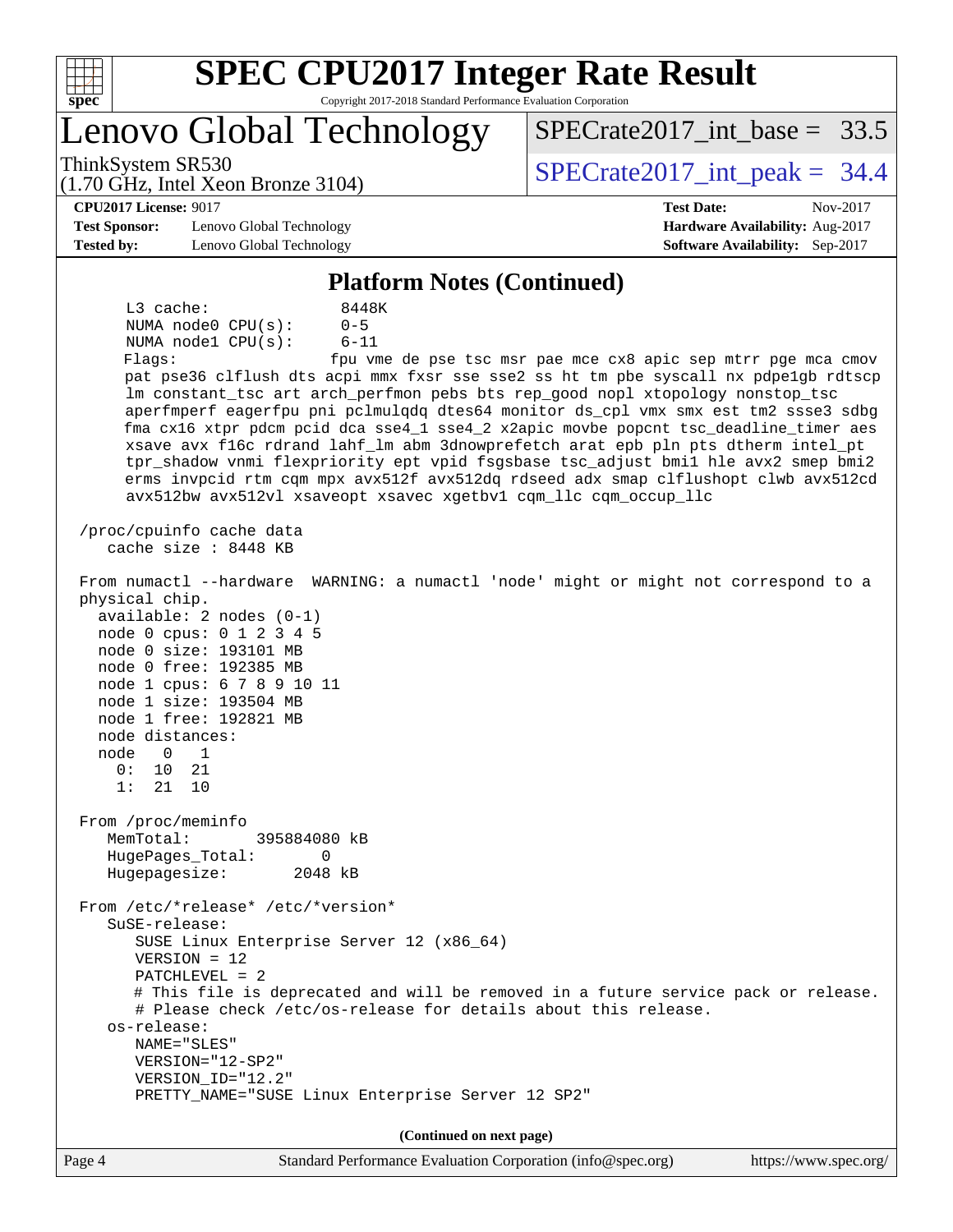

## Lenovo Global Technology

SPECrate2017 int\_base =  $33.5$ 

(1.70 GHz, Intel Xeon Bronze 3104)

ThinkSystem SR530  $SPECrate2017$  int peak = 34.4

**[CPU2017 License:](http://www.spec.org/auto/cpu2017/Docs/result-fields.html#CPU2017License)** 9017 **[Test Date:](http://www.spec.org/auto/cpu2017/Docs/result-fields.html#TestDate)** Nov-2017

**[Test Sponsor:](http://www.spec.org/auto/cpu2017/Docs/result-fields.html#TestSponsor)** Lenovo Global Technology **[Hardware Availability:](http://www.spec.org/auto/cpu2017/Docs/result-fields.html#HardwareAvailability)** Aug-2017 **[Tested by:](http://www.spec.org/auto/cpu2017/Docs/result-fields.html#Testedby)** Lenovo Global Technology **[Software Availability:](http://www.spec.org/auto/cpu2017/Docs/result-fields.html#SoftwareAvailability)** Sep-2017

#### **[Platform Notes \(Continued\)](http://www.spec.org/auto/cpu2017/Docs/result-fields.html#PlatformNotes)**

 ID="sles" ANSI\_COLOR="0;32" CPE\_NAME="cpe:/o:suse:sles:12:sp2"

uname -a:

 Linux linux-ickx 4.4.21-69-default #1 SMP Tue Oct 25 10:58:20 UTC 2016 (9464f67) x86\_64 x86\_64 x86\_64 GNU/Linux

run-level 3 Nov 10 02:07

 SPEC is set to: /home/cpu2017.1.0.2.ic18.0 Filesystem Type Size Used Avail Use% Mounted on /dev/sda2 btrfs 744G 176G 568G 24% /home

 Additional information from dmidecode follows. WARNING: Use caution when you interpret this section. The 'dmidecode' program reads system data which is "intended to allow hardware to be accurately determined", but the intent may not be met, as there are frequent changes to hardware, firmware, and the "DMTF SMBIOS" standard. BIOS Lenovo -[TEE119J-1.20]- 09/06/2017 Memory:

12x Hynix HMA84GR7AFR4N-VK 32 GB 2 rank 2666, configured at 2133

(End of data from sysinfo program)

#### **[Compiler Version Notes](http://www.spec.org/auto/cpu2017/Docs/result-fields.html#CompilerVersionNotes)**

| Page 5<br>Standard Performance Evaluation Corporation (info@spec.org)                                                              | https://www.spec.org/ |
|------------------------------------------------------------------------------------------------------------------------------------|-----------------------|
| (Continued on next page)                                                                                                           |                       |
| icpc (ICC) 18.0.0 20170811                                                                                                         |                       |
| CXXC 520.omnetpp $r(base)$ 523.xalancbmk $r(base)$ 531.deepsjeng $r(base)$<br>$541.$ leela r(base)                                 |                       |
| icc (ICC) 18.0.0 20170811<br>Copyright (C) 1985-2017 Intel Corporation. All rights reserved.                                       |                       |
| 500.perlbench $r(\text{peak})$ 502.gcc $r(\text{peak})$<br>CC.                                                                     |                       |
| icc (ICC) 18.0.0 20170811<br>Copyright (C) 1985-2017 Intel Corporation. All rights reserved.<br>---------------------------------- |                       |
| $500. perlbench_r(base) 502. gcc_r(base) 505.mcf_r(base, peak)$<br>CC.<br>525.x264 $r(base, peak)$ 557.xz $r(base, peak)$          |                       |
|                                                                                                                                    |                       |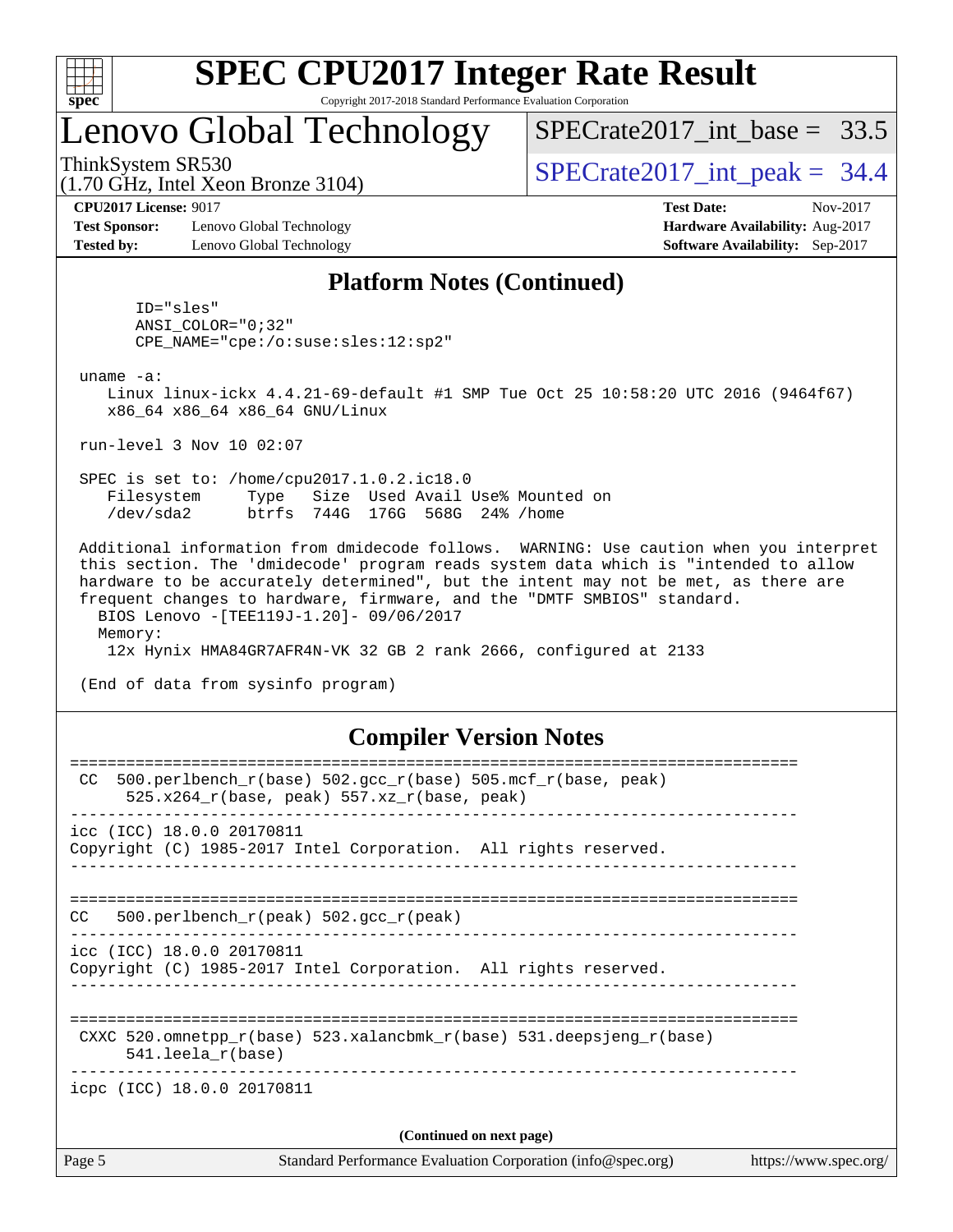

## Lenovo Global Technology

 $SPECTate2017\_int\_base = 33.5$ 

(1.70 GHz, Intel Xeon Bronze 3104)

ThinkSystem SR530  $SPECrate2017$  int peak = 34.4

**[Test Sponsor:](http://www.spec.org/auto/cpu2017/Docs/result-fields.html#TestSponsor)** Lenovo Global Technology **[Hardware Availability:](http://www.spec.org/auto/cpu2017/Docs/result-fields.html#HardwareAvailability)** Aug-2017 **[Tested by:](http://www.spec.org/auto/cpu2017/Docs/result-fields.html#Testedby)** Lenovo Global Technology **[Software Availability:](http://www.spec.org/auto/cpu2017/Docs/result-fields.html#SoftwareAvailability)** Sep-2017

**[CPU2017 License:](http://www.spec.org/auto/cpu2017/Docs/result-fields.html#CPU2017License)** 9017 **[Test Date:](http://www.spec.org/auto/cpu2017/Docs/result-fields.html#TestDate)** Nov-2017

#### **[Compiler Version Notes \(Continued\)](http://www.spec.org/auto/cpu2017/Docs/result-fields.html#CompilerVersionNotes)**

|  | Copyright (C) 1985-2017 Intel Corporation. All rights reserved. |
|--|-----------------------------------------------------------------|
|--|-----------------------------------------------------------------|

| CXXC 520.omnetpp $r(\text{peak})$ 523.xalancbmk $r(\text{peak})$ 531.deepsjeng $r(\text{peak})$<br>$541.$ leela r(peak) |
|-------------------------------------------------------------------------------------------------------------------------|
| icpc (ICC) 18.0.0 20170811<br>Copyright (C) 1985-2017 Intel Corporation. All rights reserved.                           |
|                                                                                                                         |

FC 548.exchange2\_r(base, peak)

------------------------------------------------------------------------------

ifort (IFORT) 18.0.0 20170811

Copyright (C) 1985-2017 Intel Corporation. All rights reserved. ------------------------------------------------------------------------------

## **[Base Compiler Invocation](http://www.spec.org/auto/cpu2017/Docs/result-fields.html#BaseCompilerInvocation)**

[C benchmarks](http://www.spec.org/auto/cpu2017/Docs/result-fields.html#Cbenchmarks): [icc](http://www.spec.org/cpu2017/results/res2017q4/cpu2017-20171113-00541.flags.html#user_CCbase_intel_icc_18.0_66fc1ee009f7361af1fbd72ca7dcefbb700085f36577c54f309893dd4ec40d12360134090235512931783d35fd58c0460139e722d5067c5574d8eaf2b3e37e92)

[C++ benchmarks:](http://www.spec.org/auto/cpu2017/Docs/result-fields.html#CXXbenchmarks) [icpc](http://www.spec.org/cpu2017/results/res2017q4/cpu2017-20171113-00541.flags.html#user_CXXbase_intel_icpc_18.0_c510b6838c7f56d33e37e94d029a35b4a7bccf4766a728ee175e80a419847e808290a9b78be685c44ab727ea267ec2f070ec5dc83b407c0218cded6866a35d07)

[Fortran benchmarks](http://www.spec.org/auto/cpu2017/Docs/result-fields.html#Fortranbenchmarks): [ifort](http://www.spec.org/cpu2017/results/res2017q4/cpu2017-20171113-00541.flags.html#user_FCbase_intel_ifort_18.0_8111460550e3ca792625aed983ce982f94888b8b503583aa7ba2b8303487b4d8a21a13e7191a45c5fd58ff318f48f9492884d4413fa793fd88dd292cad7027ca)

## **[Base Portability Flags](http://www.spec.org/auto/cpu2017/Docs/result-fields.html#BasePortabilityFlags)**

 500.perlbench\_r: [-DSPEC\\_LP64](http://www.spec.org/cpu2017/results/res2017q4/cpu2017-20171113-00541.flags.html#b500.perlbench_r_basePORTABILITY_DSPEC_LP64) [-DSPEC\\_LINUX\\_X64](http://www.spec.org/cpu2017/results/res2017q4/cpu2017-20171113-00541.flags.html#b500.perlbench_r_baseCPORTABILITY_DSPEC_LINUX_X64) 502.gcc\_r: [-DSPEC\\_LP64](http://www.spec.org/cpu2017/results/res2017q4/cpu2017-20171113-00541.flags.html#suite_basePORTABILITY502_gcc_r_DSPEC_LP64) 505.mcf\_r: [-DSPEC\\_LP64](http://www.spec.org/cpu2017/results/res2017q4/cpu2017-20171113-00541.flags.html#suite_basePORTABILITY505_mcf_r_DSPEC_LP64) 520.omnetpp\_r: [-DSPEC\\_LP64](http://www.spec.org/cpu2017/results/res2017q4/cpu2017-20171113-00541.flags.html#suite_basePORTABILITY520_omnetpp_r_DSPEC_LP64) 523.xalancbmk\_r: [-DSPEC\\_LP64](http://www.spec.org/cpu2017/results/res2017q4/cpu2017-20171113-00541.flags.html#suite_basePORTABILITY523_xalancbmk_r_DSPEC_LP64) [-DSPEC\\_LINUX](http://www.spec.org/cpu2017/results/res2017q4/cpu2017-20171113-00541.flags.html#b523.xalancbmk_r_baseCXXPORTABILITY_DSPEC_LINUX) 525.x264\_r: [-DSPEC\\_LP64](http://www.spec.org/cpu2017/results/res2017q4/cpu2017-20171113-00541.flags.html#suite_basePORTABILITY525_x264_r_DSPEC_LP64) 531.deepsjeng\_r: [-DSPEC\\_LP64](http://www.spec.org/cpu2017/results/res2017q4/cpu2017-20171113-00541.flags.html#suite_basePORTABILITY531_deepsjeng_r_DSPEC_LP64) 541.leela\_r: [-DSPEC\\_LP64](http://www.spec.org/cpu2017/results/res2017q4/cpu2017-20171113-00541.flags.html#suite_basePORTABILITY541_leela_r_DSPEC_LP64) 548.exchange2\_r: [-DSPEC\\_LP64](http://www.spec.org/cpu2017/results/res2017q4/cpu2017-20171113-00541.flags.html#suite_basePORTABILITY548_exchange2_r_DSPEC_LP64) 557.xz\_r: [-DSPEC\\_LP64](http://www.spec.org/cpu2017/results/res2017q4/cpu2017-20171113-00541.flags.html#suite_basePORTABILITY557_xz_r_DSPEC_LP64)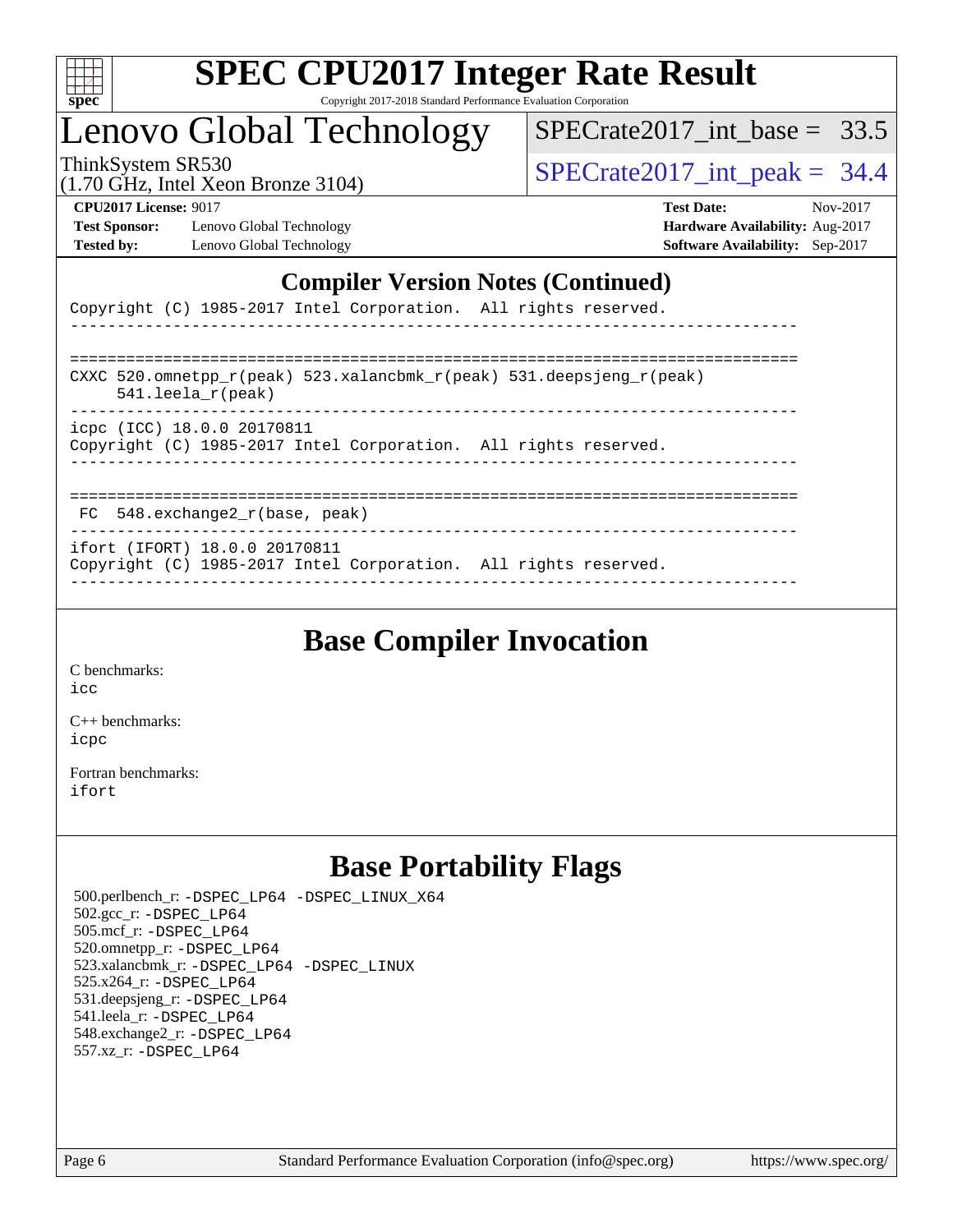

## Lenovo Global Technology

SPECrate2017 int\_base =  $33.5$ 

(1.70 GHz, Intel Xeon Bronze 3104)

ThinkSystem SR530  $SPECrate2017$  int peak = 34.4

**[Test Sponsor:](http://www.spec.org/auto/cpu2017/Docs/result-fields.html#TestSponsor)** Lenovo Global Technology **[Hardware Availability:](http://www.spec.org/auto/cpu2017/Docs/result-fields.html#HardwareAvailability)** Aug-2017 **[Tested by:](http://www.spec.org/auto/cpu2017/Docs/result-fields.html#Testedby)** Lenovo Global Technology **[Software Availability:](http://www.spec.org/auto/cpu2017/Docs/result-fields.html#SoftwareAvailability)** Sep-2017

**[CPU2017 License:](http://www.spec.org/auto/cpu2017/Docs/result-fields.html#CPU2017License)** 9017 **[Test Date:](http://www.spec.org/auto/cpu2017/Docs/result-fields.html#TestDate)** Nov-2017

## **[Base Optimization Flags](http://www.spec.org/auto/cpu2017/Docs/result-fields.html#BaseOptimizationFlags)**

[C benchmarks:](http://www.spec.org/auto/cpu2017/Docs/result-fields.html#Cbenchmarks)

[-Wl,-z,muldefs](http://www.spec.org/cpu2017/results/res2017q4/cpu2017-20171113-00541.flags.html#user_CCbase_link_force_multiple1_b4cbdb97b34bdee9ceefcfe54f4c8ea74255f0b02a4b23e853cdb0e18eb4525ac79b5a88067c842dd0ee6996c24547a27a4b99331201badda8798ef8a743f577) [-xCORE-AVX512](http://www.spec.org/cpu2017/results/res2017q4/cpu2017-20171113-00541.flags.html#user_CCbase_f-xCORE-AVX512) [-ipo](http://www.spec.org/cpu2017/results/res2017q4/cpu2017-20171113-00541.flags.html#user_CCbase_f-ipo) [-O3](http://www.spec.org/cpu2017/results/res2017q4/cpu2017-20171113-00541.flags.html#user_CCbase_f-O3) [-no-prec-div](http://www.spec.org/cpu2017/results/res2017q4/cpu2017-20171113-00541.flags.html#user_CCbase_f-no-prec-div) [-qopt-mem-layout-trans=3](http://www.spec.org/cpu2017/results/res2017q4/cpu2017-20171113-00541.flags.html#user_CCbase_f-qopt-mem-layout-trans_de80db37974c74b1f0e20d883f0b675c88c3b01e9d123adea9b28688d64333345fb62bc4a798493513fdb68f60282f9a726aa07f478b2f7113531aecce732043) [-L/usr/local/je5.0.1-64/lib](http://www.spec.org/cpu2017/results/res2017q4/cpu2017-20171113-00541.flags.html#user_CCbase_jemalloc_link_path64_4b10a636b7bce113509b17f3bd0d6226c5fb2346b9178c2d0232c14f04ab830f976640479e5c33dc2bcbbdad86ecfb6634cbbd4418746f06f368b512fced5394) [-ljemalloc](http://www.spec.org/cpu2017/results/res2017q4/cpu2017-20171113-00541.flags.html#user_CCbase_jemalloc_link_lib_d1249b907c500fa1c0672f44f562e3d0f79738ae9e3c4a9c376d49f265a04b9c99b167ecedbf6711b3085be911c67ff61f150a17b3472be731631ba4d0471706)

[C++ benchmarks](http://www.spec.org/auto/cpu2017/Docs/result-fields.html#CXXbenchmarks):

[-Wl,-z,muldefs](http://www.spec.org/cpu2017/results/res2017q4/cpu2017-20171113-00541.flags.html#user_CXXbase_link_force_multiple1_b4cbdb97b34bdee9ceefcfe54f4c8ea74255f0b02a4b23e853cdb0e18eb4525ac79b5a88067c842dd0ee6996c24547a27a4b99331201badda8798ef8a743f577) [-xCORE-AVX512](http://www.spec.org/cpu2017/results/res2017q4/cpu2017-20171113-00541.flags.html#user_CXXbase_f-xCORE-AVX512) [-ipo](http://www.spec.org/cpu2017/results/res2017q4/cpu2017-20171113-00541.flags.html#user_CXXbase_f-ipo) [-O3](http://www.spec.org/cpu2017/results/res2017q4/cpu2017-20171113-00541.flags.html#user_CXXbase_f-O3) [-no-prec-div](http://www.spec.org/cpu2017/results/res2017q4/cpu2017-20171113-00541.flags.html#user_CXXbase_f-no-prec-div) [-qopt-mem-layout-trans=3](http://www.spec.org/cpu2017/results/res2017q4/cpu2017-20171113-00541.flags.html#user_CXXbase_f-qopt-mem-layout-trans_de80db37974c74b1f0e20d883f0b675c88c3b01e9d123adea9b28688d64333345fb62bc4a798493513fdb68f60282f9a726aa07f478b2f7113531aecce732043) [-L/usr/local/je5.0.1-64/lib](http://www.spec.org/cpu2017/results/res2017q4/cpu2017-20171113-00541.flags.html#user_CXXbase_jemalloc_link_path64_4b10a636b7bce113509b17f3bd0d6226c5fb2346b9178c2d0232c14f04ab830f976640479e5c33dc2bcbbdad86ecfb6634cbbd4418746f06f368b512fced5394) [-ljemalloc](http://www.spec.org/cpu2017/results/res2017q4/cpu2017-20171113-00541.flags.html#user_CXXbase_jemalloc_link_lib_d1249b907c500fa1c0672f44f562e3d0f79738ae9e3c4a9c376d49f265a04b9c99b167ecedbf6711b3085be911c67ff61f150a17b3472be731631ba4d0471706)

[Fortran benchmarks:](http://www.spec.org/auto/cpu2017/Docs/result-fields.html#Fortranbenchmarks)

[-Wl,-z,muldefs](http://www.spec.org/cpu2017/results/res2017q4/cpu2017-20171113-00541.flags.html#user_FCbase_link_force_multiple1_b4cbdb97b34bdee9ceefcfe54f4c8ea74255f0b02a4b23e853cdb0e18eb4525ac79b5a88067c842dd0ee6996c24547a27a4b99331201badda8798ef8a743f577) [-xCORE-AVX512](http://www.spec.org/cpu2017/results/res2017q4/cpu2017-20171113-00541.flags.html#user_FCbase_f-xCORE-AVX512) [-ipo](http://www.spec.org/cpu2017/results/res2017q4/cpu2017-20171113-00541.flags.html#user_FCbase_f-ipo) [-O3](http://www.spec.org/cpu2017/results/res2017q4/cpu2017-20171113-00541.flags.html#user_FCbase_f-O3) [-no-prec-div](http://www.spec.org/cpu2017/results/res2017q4/cpu2017-20171113-00541.flags.html#user_FCbase_f-no-prec-div) [-qopt-mem-layout-trans=3](http://www.spec.org/cpu2017/results/res2017q4/cpu2017-20171113-00541.flags.html#user_FCbase_f-qopt-mem-layout-trans_de80db37974c74b1f0e20d883f0b675c88c3b01e9d123adea9b28688d64333345fb62bc4a798493513fdb68f60282f9a726aa07f478b2f7113531aecce732043) [-nostandard-realloc-lhs](http://www.spec.org/cpu2017/results/res2017q4/cpu2017-20171113-00541.flags.html#user_FCbase_f_2003_std_realloc_82b4557e90729c0f113870c07e44d33d6f5a304b4f63d4c15d2d0f1fab99f5daaed73bdb9275d9ae411527f28b936061aa8b9c8f2d63842963b95c9dd6426b8a) [-align array32byte](http://www.spec.org/cpu2017/results/res2017q4/cpu2017-20171113-00541.flags.html#user_FCbase_align_array32byte_b982fe038af199962ba9a80c053b8342c548c85b40b8e86eb3cc33dee0d7986a4af373ac2d51c3f7cf710a18d62fdce2948f201cd044323541f22fc0fffc51b6) [-L/usr/local/je5.0.1-64/lib](http://www.spec.org/cpu2017/results/res2017q4/cpu2017-20171113-00541.flags.html#user_FCbase_jemalloc_link_path64_4b10a636b7bce113509b17f3bd0d6226c5fb2346b9178c2d0232c14f04ab830f976640479e5c33dc2bcbbdad86ecfb6634cbbd4418746f06f368b512fced5394) [-ljemalloc](http://www.spec.org/cpu2017/results/res2017q4/cpu2017-20171113-00541.flags.html#user_FCbase_jemalloc_link_lib_d1249b907c500fa1c0672f44f562e3d0f79738ae9e3c4a9c376d49f265a04b9c99b167ecedbf6711b3085be911c67ff61f150a17b3472be731631ba4d0471706)

## **[Base Other Flags](http://www.spec.org/auto/cpu2017/Docs/result-fields.html#BaseOtherFlags)**

[C benchmarks](http://www.spec.org/auto/cpu2017/Docs/result-fields.html#Cbenchmarks):  $-m64 - std= c11$  $-m64 - std= c11$ 

[C++ benchmarks:](http://www.spec.org/auto/cpu2017/Docs/result-fields.html#CXXbenchmarks) [-m64](http://www.spec.org/cpu2017/results/res2017q4/cpu2017-20171113-00541.flags.html#user_CXXbase_intel_intel64_18.0_af43caccfc8ded86e7699f2159af6efc7655f51387b94da716254467f3c01020a5059329e2569e4053f409e7c9202a7efc638f7a6d1ffb3f52dea4a3e31d82ab)

[Fortran benchmarks](http://www.spec.org/auto/cpu2017/Docs/result-fields.html#Fortranbenchmarks): [-m64](http://www.spec.org/cpu2017/results/res2017q4/cpu2017-20171113-00541.flags.html#user_FCbase_intel_intel64_18.0_af43caccfc8ded86e7699f2159af6efc7655f51387b94da716254467f3c01020a5059329e2569e4053f409e7c9202a7efc638f7a6d1ffb3f52dea4a3e31d82ab)

## **[Peak Compiler Invocation](http://www.spec.org/auto/cpu2017/Docs/result-fields.html#PeakCompilerInvocation)**

[C benchmarks](http://www.spec.org/auto/cpu2017/Docs/result-fields.html#Cbenchmarks): [icc](http://www.spec.org/cpu2017/results/res2017q4/cpu2017-20171113-00541.flags.html#user_CCpeak_intel_icc_18.0_66fc1ee009f7361af1fbd72ca7dcefbb700085f36577c54f309893dd4ec40d12360134090235512931783d35fd58c0460139e722d5067c5574d8eaf2b3e37e92)

[C++ benchmarks:](http://www.spec.org/auto/cpu2017/Docs/result-fields.html#CXXbenchmarks) [icpc](http://www.spec.org/cpu2017/results/res2017q4/cpu2017-20171113-00541.flags.html#user_CXXpeak_intel_icpc_18.0_c510b6838c7f56d33e37e94d029a35b4a7bccf4766a728ee175e80a419847e808290a9b78be685c44ab727ea267ec2f070ec5dc83b407c0218cded6866a35d07)

[Fortran benchmarks](http://www.spec.org/auto/cpu2017/Docs/result-fields.html#Fortranbenchmarks): [ifort](http://www.spec.org/cpu2017/results/res2017q4/cpu2017-20171113-00541.flags.html#user_FCpeak_intel_ifort_18.0_8111460550e3ca792625aed983ce982f94888b8b503583aa7ba2b8303487b4d8a21a13e7191a45c5fd58ff318f48f9492884d4413fa793fd88dd292cad7027ca)

## **[Peak Portability Flags](http://www.spec.org/auto/cpu2017/Docs/result-fields.html#PeakPortabilityFlags)**

 500.perlbench\_r: [-DSPEC\\_LP64](http://www.spec.org/cpu2017/results/res2017q4/cpu2017-20171113-00541.flags.html#b500.perlbench_r_peakPORTABILITY_DSPEC_LP64) [-DSPEC\\_LINUX\\_X64](http://www.spec.org/cpu2017/results/res2017q4/cpu2017-20171113-00541.flags.html#b500.perlbench_r_peakCPORTABILITY_DSPEC_LINUX_X64) 502.gcc\_r: [-D\\_FILE\\_OFFSET\\_BITS=64](http://www.spec.org/cpu2017/results/res2017q4/cpu2017-20171113-00541.flags.html#user_peakPORTABILITY502_gcc_r_file_offset_bits_64_5ae949a99b284ddf4e95728d47cb0843d81b2eb0e18bdfe74bbf0f61d0b064f4bda2f10ea5eb90e1dcab0e84dbc592acfc5018bc955c18609f94ddb8d550002c)

**(Continued on next page)**

Page 7 Standard Performance Evaluation Corporation [\(info@spec.org\)](mailto:info@spec.org) <https://www.spec.org/>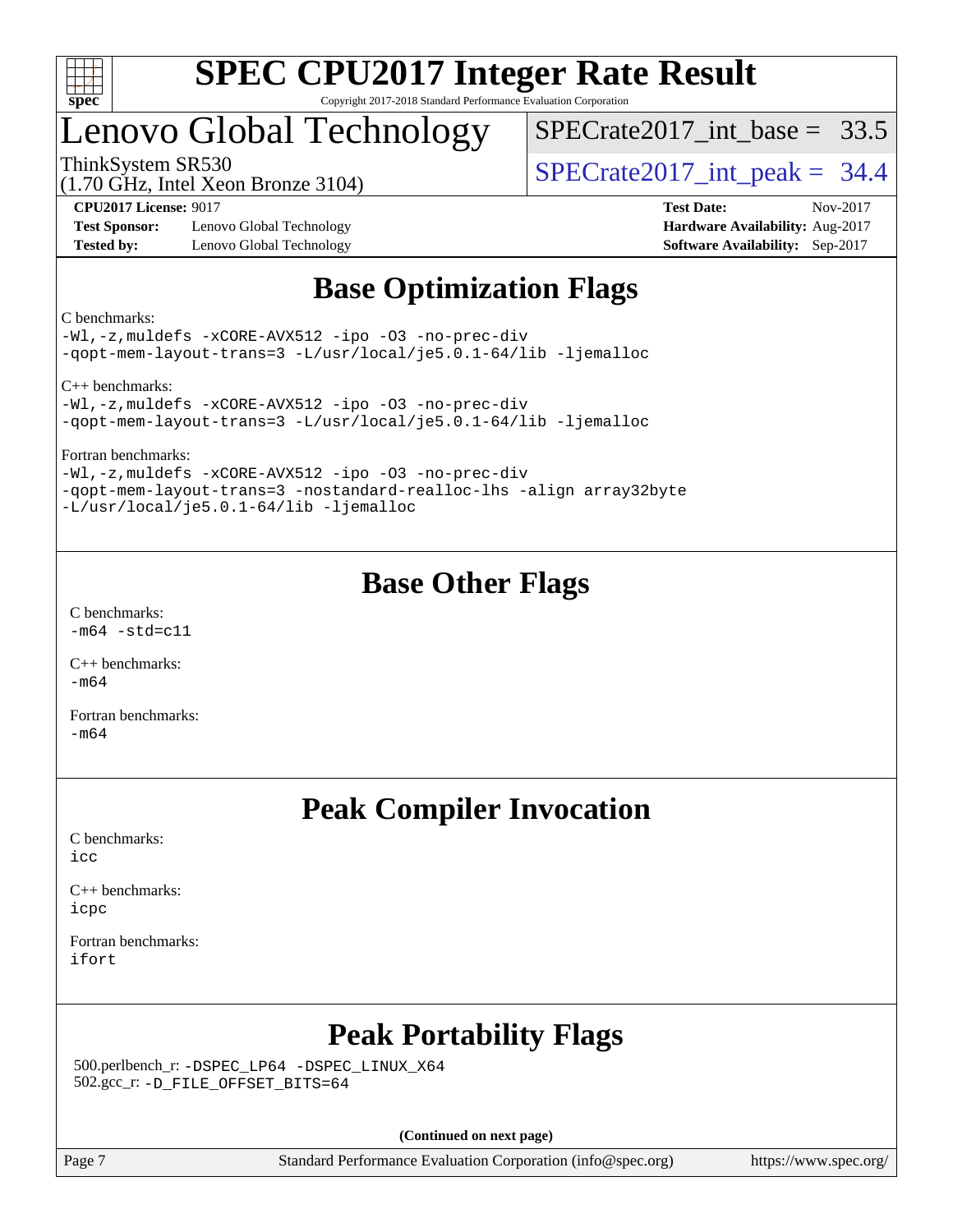

## Lenovo Global Technology

SPECrate2017 int\_base =  $33.5$ 

(1.70 GHz, Intel Xeon Bronze 3104)

ThinkSystem SR530  $SPECrate2017$  int peak = 34.4

**[Test Sponsor:](http://www.spec.org/auto/cpu2017/Docs/result-fields.html#TestSponsor)** Lenovo Global Technology **[Hardware Availability:](http://www.spec.org/auto/cpu2017/Docs/result-fields.html#HardwareAvailability)** Aug-2017 **[Tested by:](http://www.spec.org/auto/cpu2017/Docs/result-fields.html#Testedby)** Lenovo Global Technology **[Software Availability:](http://www.spec.org/auto/cpu2017/Docs/result-fields.html#SoftwareAvailability)** Sep-2017

**[CPU2017 License:](http://www.spec.org/auto/cpu2017/Docs/result-fields.html#CPU2017License)** 9017 **[Test Date:](http://www.spec.org/auto/cpu2017/Docs/result-fields.html#TestDate)** Nov-2017

## **[Peak Portability Flags \(Continued\)](http://www.spec.org/auto/cpu2017/Docs/result-fields.html#PeakPortabilityFlags)**

 505.mcf\_r: [-DSPEC\\_LP64](http://www.spec.org/cpu2017/results/res2017q4/cpu2017-20171113-00541.flags.html#suite_peakPORTABILITY505_mcf_r_DSPEC_LP64) 520.omnetpp\_r: [-DSPEC\\_LP64](http://www.spec.org/cpu2017/results/res2017q4/cpu2017-20171113-00541.flags.html#suite_peakPORTABILITY520_omnetpp_r_DSPEC_LP64) 523.xalancbmk\_r: [-D\\_FILE\\_OFFSET\\_BITS=64](http://www.spec.org/cpu2017/results/res2017q4/cpu2017-20171113-00541.flags.html#user_peakPORTABILITY523_xalancbmk_r_file_offset_bits_64_5ae949a99b284ddf4e95728d47cb0843d81b2eb0e18bdfe74bbf0f61d0b064f4bda2f10ea5eb90e1dcab0e84dbc592acfc5018bc955c18609f94ddb8d550002c) [-DSPEC\\_LINUX](http://www.spec.org/cpu2017/results/res2017q4/cpu2017-20171113-00541.flags.html#b523.xalancbmk_r_peakCXXPORTABILITY_DSPEC_LINUX) 525.x264\_r: [-DSPEC\\_LP64](http://www.spec.org/cpu2017/results/res2017q4/cpu2017-20171113-00541.flags.html#suite_peakPORTABILITY525_x264_r_DSPEC_LP64) 531.deepsjeng\_r: [-DSPEC\\_LP64](http://www.spec.org/cpu2017/results/res2017q4/cpu2017-20171113-00541.flags.html#suite_peakPORTABILITY531_deepsjeng_r_DSPEC_LP64) 541.leela\_r: [-DSPEC\\_LP64](http://www.spec.org/cpu2017/results/res2017q4/cpu2017-20171113-00541.flags.html#suite_peakPORTABILITY541_leela_r_DSPEC_LP64) 548.exchange2\_r: [-DSPEC\\_LP64](http://www.spec.org/cpu2017/results/res2017q4/cpu2017-20171113-00541.flags.html#suite_peakPORTABILITY548_exchange2_r_DSPEC_LP64) 557.xz\_r: [-DSPEC\\_LP64](http://www.spec.org/cpu2017/results/res2017q4/cpu2017-20171113-00541.flags.html#suite_peakPORTABILITY557_xz_r_DSPEC_LP64)

## **[Peak Optimization Flags](http://www.spec.org/auto/cpu2017/Docs/result-fields.html#PeakOptimizationFlags)**

[C benchmarks](http://www.spec.org/auto/cpu2017/Docs/result-fields.html#Cbenchmarks):

 500.perlbench\_r: [-Wl,-z,muldefs](http://www.spec.org/cpu2017/results/res2017q4/cpu2017-20171113-00541.flags.html#user_peakEXTRA_LDFLAGS500_perlbench_r_link_force_multiple1_b4cbdb97b34bdee9ceefcfe54f4c8ea74255f0b02a4b23e853cdb0e18eb4525ac79b5a88067c842dd0ee6996c24547a27a4b99331201badda8798ef8a743f577) [-prof-gen](http://www.spec.org/cpu2017/results/res2017q4/cpu2017-20171113-00541.flags.html#user_peakPASS1_CFLAGSPASS1_LDFLAGS500_perlbench_r_prof_gen_5aa4926d6013ddb2a31985c654b3eb18169fc0c6952a63635c234f711e6e63dd76e94ad52365559451ec499a2cdb89e4dc58ba4c67ef54ca681ffbe1461d6b36)(pass 1) [-prof-use](http://www.spec.org/cpu2017/results/res2017q4/cpu2017-20171113-00541.flags.html#user_peakPASS2_CFLAGSPASS2_LDFLAGS500_perlbench_r_prof_use_1a21ceae95f36a2b53c25747139a6c16ca95bd9def2a207b4f0849963b97e94f5260e30a0c64f4bb623698870e679ca08317ef8150905d41bd88c6f78df73f19)(pass 2) [-ipo](http://www.spec.org/cpu2017/results/res2017q4/cpu2017-20171113-00541.flags.html#user_peakPASS1_COPTIMIZEPASS2_COPTIMIZE500_perlbench_r_f-ipo) [-xCORE-AVX512](http://www.spec.org/cpu2017/results/res2017q4/cpu2017-20171113-00541.flags.html#user_peakPASS2_COPTIMIZE500_perlbench_r_f-xCORE-AVX512) [-O3](http://www.spec.org/cpu2017/results/res2017q4/cpu2017-20171113-00541.flags.html#user_peakPASS1_COPTIMIZEPASS2_COPTIMIZE500_perlbench_r_f-O3) [-no-prec-div](http://www.spec.org/cpu2017/results/res2017q4/cpu2017-20171113-00541.flags.html#user_peakPASS1_COPTIMIZEPASS2_COPTIMIZE500_perlbench_r_f-no-prec-div) [-qopt-mem-layout-trans=3](http://www.spec.org/cpu2017/results/res2017q4/cpu2017-20171113-00541.flags.html#user_peakPASS1_COPTIMIZEPASS2_COPTIMIZE500_perlbench_r_f-qopt-mem-layout-trans_de80db37974c74b1f0e20d883f0b675c88c3b01e9d123adea9b28688d64333345fb62bc4a798493513fdb68f60282f9a726aa07f478b2f7113531aecce732043) [-fno-strict-overflow](http://www.spec.org/cpu2017/results/res2017q4/cpu2017-20171113-00541.flags.html#user_peakEXTRA_OPTIMIZE500_perlbench_r_f-fno-strict-overflow) [-L/usr/local/je5.0.1-64/lib](http://www.spec.org/cpu2017/results/res2017q4/cpu2017-20171113-00541.flags.html#user_peakEXTRA_LIBS500_perlbench_r_jemalloc_link_path64_4b10a636b7bce113509b17f3bd0d6226c5fb2346b9178c2d0232c14f04ab830f976640479e5c33dc2bcbbdad86ecfb6634cbbd4418746f06f368b512fced5394) [-ljemalloc](http://www.spec.org/cpu2017/results/res2017q4/cpu2017-20171113-00541.flags.html#user_peakEXTRA_LIBS500_perlbench_r_jemalloc_link_lib_d1249b907c500fa1c0672f44f562e3d0f79738ae9e3c4a9c376d49f265a04b9c99b167ecedbf6711b3085be911c67ff61f150a17b3472be731631ba4d0471706)

 502.gcc\_r: [-L/opt/intel/compilers\\_and\\_libraries\\_2018/linux/lib/ia32](http://www.spec.org/cpu2017/results/res2017q4/cpu2017-20171113-00541.flags.html#user_peakCCLD502_gcc_r_Enable-32bit-runtime_af243bdb1d79e4c7a4f720bf8275e627de2ecd461de63307bc14cef0633fde3cd7bb2facb32dcc8be9566045fb55d40ce2b72b725f73827aa7833441b71b9343) [-Wl,-z,muldefs](http://www.spec.org/cpu2017/results/res2017q4/cpu2017-20171113-00541.flags.html#user_peakEXTRA_LDFLAGS502_gcc_r_link_force_multiple1_b4cbdb97b34bdee9ceefcfe54f4c8ea74255f0b02a4b23e853cdb0e18eb4525ac79b5a88067c842dd0ee6996c24547a27a4b99331201badda8798ef8a743f577) [-prof-gen](http://www.spec.org/cpu2017/results/res2017q4/cpu2017-20171113-00541.flags.html#user_peakPASS1_CFLAGSPASS1_LDFLAGS502_gcc_r_prof_gen_5aa4926d6013ddb2a31985c654b3eb18169fc0c6952a63635c234f711e6e63dd76e94ad52365559451ec499a2cdb89e4dc58ba4c67ef54ca681ffbe1461d6b36)(pass 1) [-prof-use](http://www.spec.org/cpu2017/results/res2017q4/cpu2017-20171113-00541.flags.html#user_peakPASS2_CFLAGSPASS2_LDFLAGS502_gcc_r_prof_use_1a21ceae95f36a2b53c25747139a6c16ca95bd9def2a207b4f0849963b97e94f5260e30a0c64f4bb623698870e679ca08317ef8150905d41bd88c6f78df73f19)(pass 2) [-ipo](http://www.spec.org/cpu2017/results/res2017q4/cpu2017-20171113-00541.flags.html#user_peakPASS1_COPTIMIZEPASS2_COPTIMIZE502_gcc_r_f-ipo) [-xCORE-AVX512](http://www.spec.org/cpu2017/results/res2017q4/cpu2017-20171113-00541.flags.html#user_peakPASS2_COPTIMIZE502_gcc_r_f-xCORE-AVX512) [-O3](http://www.spec.org/cpu2017/results/res2017q4/cpu2017-20171113-00541.flags.html#user_peakPASS1_COPTIMIZEPASS2_COPTIMIZE502_gcc_r_f-O3) [-no-prec-div](http://www.spec.org/cpu2017/results/res2017q4/cpu2017-20171113-00541.flags.html#user_peakPASS1_COPTIMIZEPASS2_COPTIMIZE502_gcc_r_f-no-prec-div) [-qopt-mem-layout-trans=3](http://www.spec.org/cpu2017/results/res2017q4/cpu2017-20171113-00541.flags.html#user_peakPASS1_COPTIMIZEPASS2_COPTIMIZE502_gcc_r_f-qopt-mem-layout-trans_de80db37974c74b1f0e20d883f0b675c88c3b01e9d123adea9b28688d64333345fb62bc4a798493513fdb68f60282f9a726aa07f478b2f7113531aecce732043) [-L/usr/local/je5.0.1-32/lib](http://www.spec.org/cpu2017/results/res2017q4/cpu2017-20171113-00541.flags.html#user_peakEXTRA_LIBS502_gcc_r_jemalloc_link_path32_e29f22e8e6c17053bbc6a0971f5a9c01a601a06bb1a59df2084b77a2fe0a2995b64fd4256feaeea39eeba3aae142e96e2b2b0a28974019c0c0c88139a84f900a) [-ljemalloc](http://www.spec.org/cpu2017/results/res2017q4/cpu2017-20171113-00541.flags.html#user_peakEXTRA_LIBS502_gcc_r_jemalloc_link_lib_d1249b907c500fa1c0672f44f562e3d0f79738ae9e3c4a9c376d49f265a04b9c99b167ecedbf6711b3085be911c67ff61f150a17b3472be731631ba4d0471706)

```
 505.mcf_r: -Wl,-z,muldefs -xCORE-AVX512 -ipo -O3 -no-prec-div
-qopt-mem-layout-trans=3 -L/usr/local/je5.0.1-64/lib
-ljemalloc
```
 525.x264\_r: [-Wl,-z,muldefs](http://www.spec.org/cpu2017/results/res2017q4/cpu2017-20171113-00541.flags.html#user_peakEXTRA_LDFLAGS525_x264_r_link_force_multiple1_b4cbdb97b34bdee9ceefcfe54f4c8ea74255f0b02a4b23e853cdb0e18eb4525ac79b5a88067c842dd0ee6996c24547a27a4b99331201badda8798ef8a743f577) [-xCORE-AVX512](http://www.spec.org/cpu2017/results/res2017q4/cpu2017-20171113-00541.flags.html#user_peakCOPTIMIZE525_x264_r_f-xCORE-AVX512) [-ipo](http://www.spec.org/cpu2017/results/res2017q4/cpu2017-20171113-00541.flags.html#user_peakCOPTIMIZE525_x264_r_f-ipo) [-O3](http://www.spec.org/cpu2017/results/res2017q4/cpu2017-20171113-00541.flags.html#user_peakCOPTIMIZE525_x264_r_f-O3) [-no-prec-div](http://www.spec.org/cpu2017/results/res2017q4/cpu2017-20171113-00541.flags.html#user_peakCOPTIMIZE525_x264_r_f-no-prec-div) [-qopt-mem-layout-trans=3](http://www.spec.org/cpu2017/results/res2017q4/cpu2017-20171113-00541.flags.html#user_peakCOPTIMIZE525_x264_r_f-qopt-mem-layout-trans_de80db37974c74b1f0e20d883f0b675c88c3b01e9d123adea9b28688d64333345fb62bc4a798493513fdb68f60282f9a726aa07f478b2f7113531aecce732043) [-fno-alias](http://www.spec.org/cpu2017/results/res2017q4/cpu2017-20171113-00541.flags.html#user_peakEXTRA_OPTIMIZE525_x264_r_f-no-alias_77dbac10d91cbfe898fbf4a29d1b29b694089caa623bdd1baccc9957d4edbe8d106c0b357e2748a65b44fc9e83d78098bb898077f3fe92f9faf24f7bd4a07ed7) [-L/usr/local/je5.0.1-64/lib](http://www.spec.org/cpu2017/results/res2017q4/cpu2017-20171113-00541.flags.html#user_peakEXTRA_LIBS525_x264_r_jemalloc_link_path64_4b10a636b7bce113509b17f3bd0d6226c5fb2346b9178c2d0232c14f04ab830f976640479e5c33dc2bcbbdad86ecfb6634cbbd4418746f06f368b512fced5394) [-ljemalloc](http://www.spec.org/cpu2017/results/res2017q4/cpu2017-20171113-00541.flags.html#user_peakEXTRA_LIBS525_x264_r_jemalloc_link_lib_d1249b907c500fa1c0672f44f562e3d0f79738ae9e3c4a9c376d49f265a04b9c99b167ecedbf6711b3085be911c67ff61f150a17b3472be731631ba4d0471706)

557.xz\_r: Same as 505.mcf\_r

[C++ benchmarks:](http://www.spec.org/auto/cpu2017/Docs/result-fields.html#CXXbenchmarks)

520.omnetpp\_r: $-Wl$ ,-z,muldefs -prof-qen(pass 1) [-prof-use](http://www.spec.org/cpu2017/results/res2017q4/cpu2017-20171113-00541.flags.html#user_peakPASS2_CXXFLAGSPASS2_LDFLAGS520_omnetpp_r_prof_use_1a21ceae95f36a2b53c25747139a6c16ca95bd9def2a207b4f0849963b97e94f5260e30a0c64f4bb623698870e679ca08317ef8150905d41bd88c6f78df73f19)(pass 2) [-ipo](http://www.spec.org/cpu2017/results/res2017q4/cpu2017-20171113-00541.flags.html#user_peakPASS1_CXXOPTIMIZEPASS2_CXXOPTIMIZE520_omnetpp_r_f-ipo) [-xCORE-AVX512](http://www.spec.org/cpu2017/results/res2017q4/cpu2017-20171113-00541.flags.html#user_peakPASS2_CXXOPTIMIZE520_omnetpp_r_f-xCORE-AVX512) [-O3](http://www.spec.org/cpu2017/results/res2017q4/cpu2017-20171113-00541.flags.html#user_peakPASS1_CXXOPTIMIZEPASS2_CXXOPTIMIZE520_omnetpp_r_f-O3) [-no-prec-div](http://www.spec.org/cpu2017/results/res2017q4/cpu2017-20171113-00541.flags.html#user_peakPASS1_CXXOPTIMIZEPASS2_CXXOPTIMIZE520_omnetpp_r_f-no-prec-div) [-qopt-mem-layout-trans=3](http://www.spec.org/cpu2017/results/res2017q4/cpu2017-20171113-00541.flags.html#user_peakPASS1_CXXOPTIMIZEPASS2_CXXOPTIMIZE520_omnetpp_r_f-qopt-mem-layout-trans_de80db37974c74b1f0e20d883f0b675c88c3b01e9d123adea9b28688d64333345fb62bc4a798493513fdb68f60282f9a726aa07f478b2f7113531aecce732043) [-L/usr/local/je5.0.1-64/lib](http://www.spec.org/cpu2017/results/res2017q4/cpu2017-20171113-00541.flags.html#user_peakEXTRA_LIBS520_omnetpp_r_jemalloc_link_path64_4b10a636b7bce113509b17f3bd0d6226c5fb2346b9178c2d0232c14f04ab830f976640479e5c33dc2bcbbdad86ecfb6634cbbd4418746f06f368b512fced5394) [-ljemalloc](http://www.spec.org/cpu2017/results/res2017q4/cpu2017-20171113-00541.flags.html#user_peakEXTRA_LIBS520_omnetpp_r_jemalloc_link_lib_d1249b907c500fa1c0672f44f562e3d0f79738ae9e3c4a9c376d49f265a04b9c99b167ecedbf6711b3085be911c67ff61f150a17b3472be731631ba4d0471706)

```
 523.xalancbmk_r: -L/opt/intel/compilers_and_libraries_2018/linux/lib/ia32
-Wl,-z,muldefs -prof-gen(pass 1) -prof-use(pass 2) -ipo
-xCORE-AVX512 -O3 -no-prec-div -qopt-mem-layout-trans=3
-L/usr/local/je5.0.1-32/lib -ljemalloc
```
**(Continued on next page)**